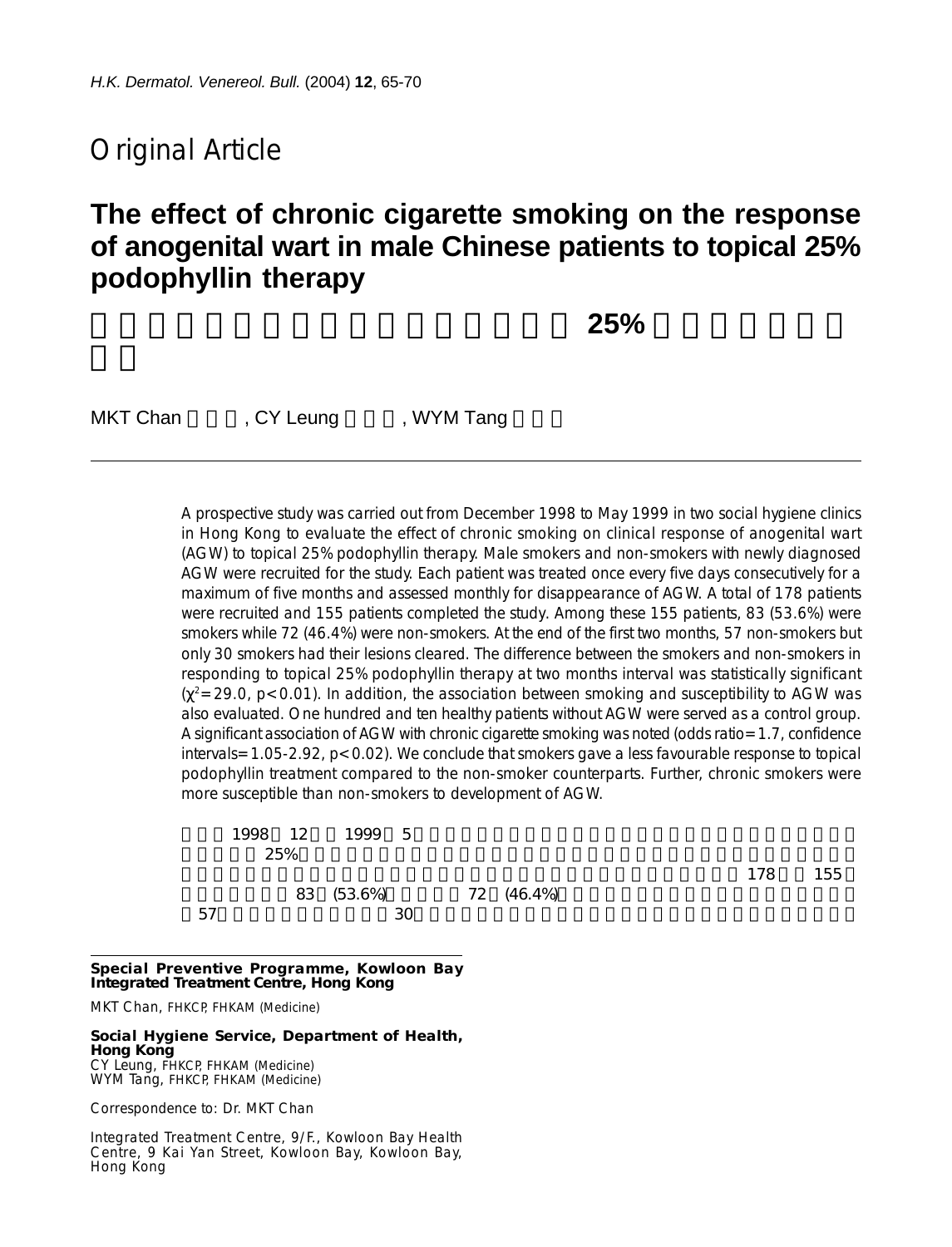110  $\blacksquare$ 

 $(OR)$  1.7  $(CI)$  1.05-2.92 P <0.02

**Keywords:** Anogenital wart, chronic cigarette smoking, podophyllin

#### **Introduction**

Anogenital wart (AGW) is one of the commonest viral sexually transmitted infections (STI) worldwide. Although the prevalence of AGW cannot be ascertained in Hong Kong, caseload statistics from the Social Hygiene Service has shown that an estimated 3000 cases were reported annually and a rising incidence of AGW is evident.<sup>1</sup> Human papillomavirus types  $6, 11,$ 16, 18, 31, 33, 35, 39, 42, 43, 44, 45, 51, 52, 55 and 56 have been implicated as the aetiological agent of AGW. AGW not only could be symptomatic, producing meatal obstruction, haemorrhage and disfigurement; it also increases the likelihood of cervical intraepithelial neoplasia (CIN) and anal intraepithelial neoplasia. CIN has been reported to be associated with high risk oncogenic HPV types of 16, 18, 31, 33, 35 and 58 in Hong Kong.<sup>2,3</sup> The effect of chronic smoking on the treatment response of AGW is not well documented in the past. In this study, the effects of chronic cigarette smoking on the treatment of male AGW using 25% topical podophyllin therapy is examined and analysed.

#### **Methods**

The prospective study was carried out in Yaumatei and South Kwai Chung Social Hygiene Clinics from December 1998 to May 1999. Male patients with newly diagnosed AGW and who met the inclusion criteria were recruited. These were age 16 to 75, good general health, not taking any immunosuppressive therapy, not received any form of therapy for their AGW for the past two weeks, co-operative, and consent for the study was given. The location, number and size of the AGW were documented. They were divided into two groups of smokers (currently smoking, daily consumption of at least ten cigarettes) and nonsmokers (never smoked, or occasional smokers and no more than ten cigarettes per day). The basic demography and sexual behaviour of these recruited patients were also obtained. Another 110 healthy patients without AGW who attended these two clinics were served as a control group to evaluate the association of AGW with smoking behaviour. Patients with AGW were standardised to receive 25% topical podophyllin therapy to their genital warts once every fifth day for a maximum of five months. The lesion was washed to remove podophyllin four hours after application. Each patient was assessed monthly by the attending clinician for successful treatment as indicated by complete disappearance of AGW. The number of treatments required and the number of patients with successful treatment in the smoker and nonsmoker groups were compared. The difference between the smoker and non-smoker's group in response to therapy was tested by the chi-square statistics using Epi-info version 6 software, CDC, p<0.01 was taken as statistically significant. The odds ratio between smoking and AGW was determined by the two by two table analysis.

#### **Results**

One hundred and seventy-eight male patients with newly diagnosed AGW were successfully recruited.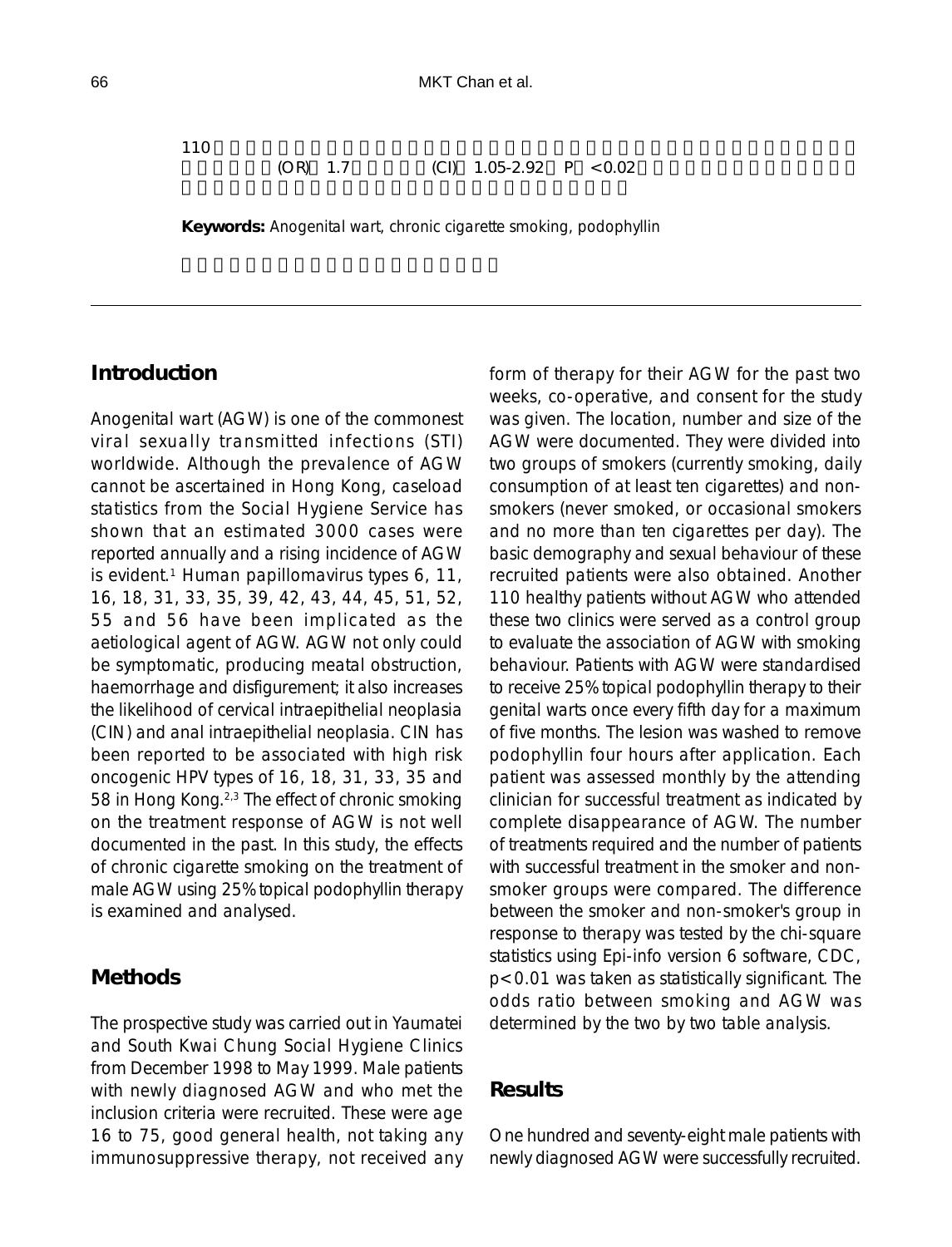Their stratified characteristics are shown in Table 1. Ninety-nine percent of these patients were ethnic Chinese. Twenty-three (12 were smokers and 11 were non-smokers) did not complete the study and were excluded. For the 155 patients (83 smokers and 72 non-smokers) who completed the study, their results of evaluation for AGW disappearance in the two groups are shown in Figure 1. At the end of the second month of treatment, the AGW in 47 patients (79.1%) of the non-smoker group but only 25 (36.1%) of the smoker group disappeared. The smoker group showed a delayed response to treatment as illustrated by the lag response to successful treatment after 3, 4 and 5 months. The difference between the two groups at the end of two months interval was statistically significant. ( $χ² = 29.0$ , p<0.01) However, there was no significant difference in treatment response between the two groups at the conclusion of our study after five months.

A comparison made with 110 healthy male Chinese patients without AGW using a crude two

**Table 1.** Stratified characteristics of the smoker group with AGW and non-smoker group with AGW compared with control

|                             | Overall study  |               | Control Group Smoker Group | <b>Non Smoker</b> |  |
|-----------------------------|----------------|---------------|----------------------------|-------------------|--|
|                             | Group with AGW | without AGW   | with AGW                   | Group with AGW    |  |
|                             | $N = 178$      | $N = 110$     | $N = 83$                   | $N=72$            |  |
| Mean age + SD (Year)        | $37.9 + 12.9$  | $41.7 + 14.2$ | $36.1 + 13.5$              | $38.9 + 12.1$     |  |
| Marital status (%)          | 58.7           | 57.3          | 56.7                       | 61.0              |  |
| Ethnicity Chinese (%)       | 98.9           | 95.5          | 99.0                       | 99.0              |  |
| <b>VEP (%)</b>              |                |               |                            |                   |  |
| No VEP                      | $\mathbf 0$    | 25.5          | $\mathbf 0$                | 0                 |  |
| China                       | 50.0           | 34.5          | 51.6                       | 48.0              |  |
| Hong Kong                   | 44.3           | 39.1          | 44.0                       | 44.3              |  |
| <b>VEt (%)</b>              |                |               |                            |                   |  |
| No VEt                      | 0              | 26.4          | $\mathbf 0$                | $\mathbf 0$       |  |
| 1 month                     | 50             | 50            | 51.6                       | 48.1              |  |
| 2 months                    | 10.9           | 9.1           | 9.5                        | 12.6              |  |
| 3 months                    | 16.1           | 8.2           | 14.7                       | 12.6              |  |
| Number of sex partners* (%) |                |               |                            |                   |  |
| No recent sex partner       | 0              | 22.7          | 0                          | $\mathbf 0$       |  |
| One                         | 35.4           | 35.5          | 34.5                       | 36.4              |  |
| Two                         | 64.6           | 38.2          | 65.4                       | 63.6              |  |
| STI history** (%)           |                |               |                            |                   |  |
| No                          | 65.5           | 60.0          | 66.2                       | 64.9              |  |
| One STI                     | 23.8           | 35.5          | 28.0                       | 28.5              |  |
| <b>Two STIs</b>             | 9.4            | 4.5           | 5.8                        | 5.1               |  |
| Three STIs                  | 1.3            | 0             | 1.2                        | 1.4               |  |
| Condom usage rate*** (%)    | 38.0           | 60.0          | 40.2                       | 38.6              |  |
| $+ - +$                     |                |               |                            |                   |  |

\*The proportion of patients who reported to have the number of sex partners in the past three months; \*\*The proportion of patients who reported to have the number of STI in the past one year; \*\*\*The proportion of condom use in the past 3 months reported by the patients. VEP=Place of venereal exposure of last episode of sexual activity reported by the patients, VEt=Time of venereal exposure of last sex reported by the patients. The difference between the characteristic variables between the smoker group with AGW and non-smoker group without AGW was statistically insignificant (p>0.05).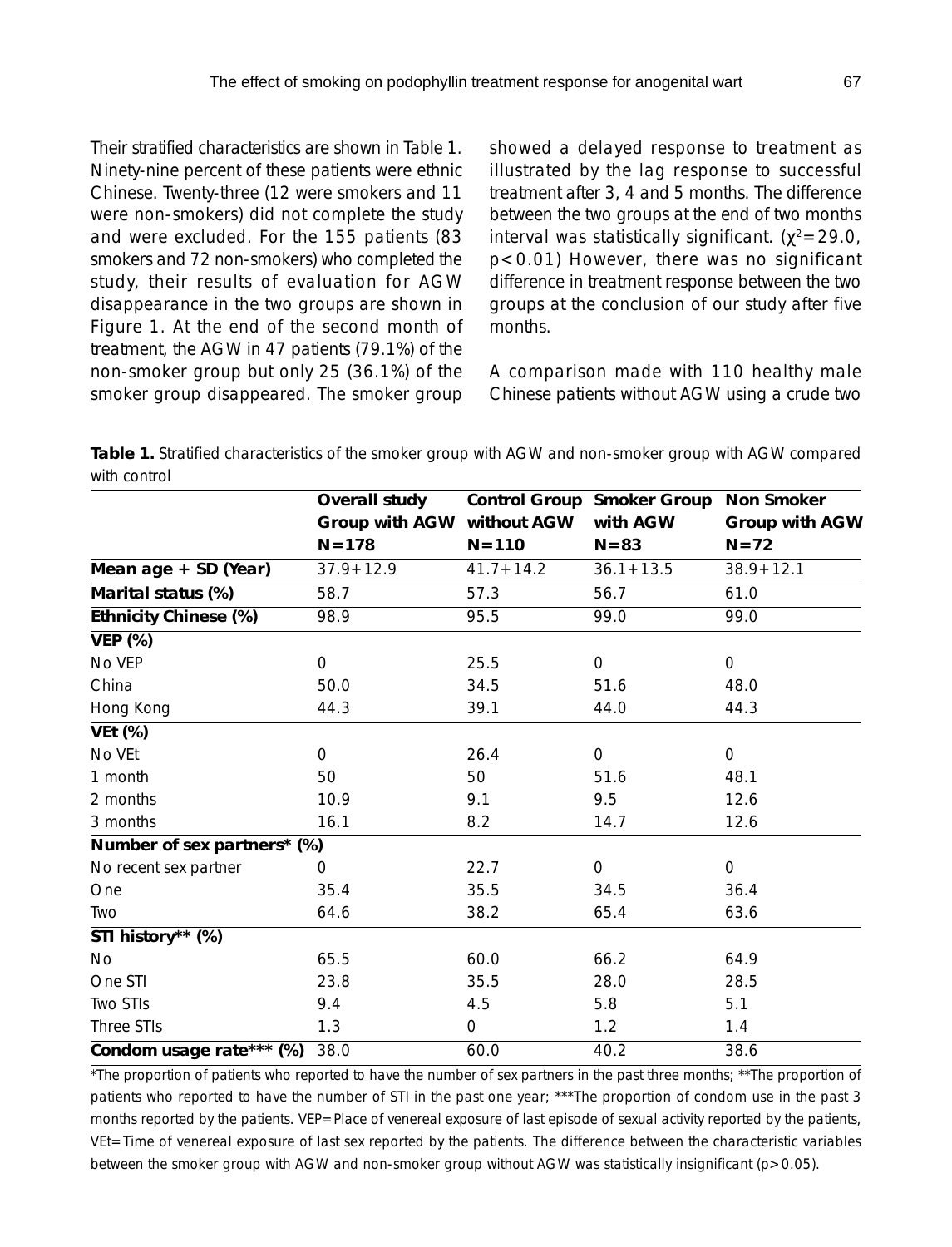

**Figure 1.** The number of patients successfully treated at different intervals in the smoker and non-smoker group.

by two table analysis without controlling for confounding variable showed that the odds ratio in the association between AGW and chronic smoking was 1.7 (95% confidence interval 1.05- 2.92, p<0.02). In the control group without AGW, 43 were smokers and 67 were non-smokers.

### **Discussion**

Our study showed that smokers suffering from AGW responded less favourably than nonsmokers to topical 25% podophyllin therapy. In the latter, the response rate is statistically significant better at the end of two months. Male STI patients who smoked were also shown to have a higher chance of having AGW. These two observations enabled us to postulate that chronic cigarette smoking or some factors associated with chronic cigarette smoking promote symptomatic human papillomavirus (HPV) infection or decrease healing. Under this premise, we hypothesise that chronic cigarette smoking can either increase manifestation of HPV infection or decrease healing. However, since HPV is a sexually transmitted infection and there is a link between cigarette smoking and sexual activity; $4$  the effect of smoking on HPV infection may be a result of the latter. In order for our hypothesis to be valid,

we have to control the main confounding factors in sexual activity; namely the number of recent sexual partners, the proportion of condom use and past history of STI. Thus what we need to verify is whether smoking has any residual effect on HPV infection after controlling these confounding factors. Confounding is the distortion of an exposure or disease association by the effect of some third factor. In our study, we have collected sexual behavioural characteristics of the recruited subjects, which enabled us to carry out a stratified analysis in comparing these confounding parameters between the smokers and non-smokers group (Table 1). The stratified results showed that the confounding characteristics between the two groups were similar; the delayed healing of AGW by topical 25% podophyllin therapy was therefore due to chronic cigarette smoking.

Biological plausibility is commonly appealed to in the explanation and interpretation of epidemiological association; in this case, the association between chronic cigarette smoking and HPV infection.<sup>5,6</sup> The hypothesis that chronic cigarette smoking promotes symptomatic HPV infection is biologically plausible. Cigarette smoke contains carcinogens that may impair the body immune system; these include nicotine,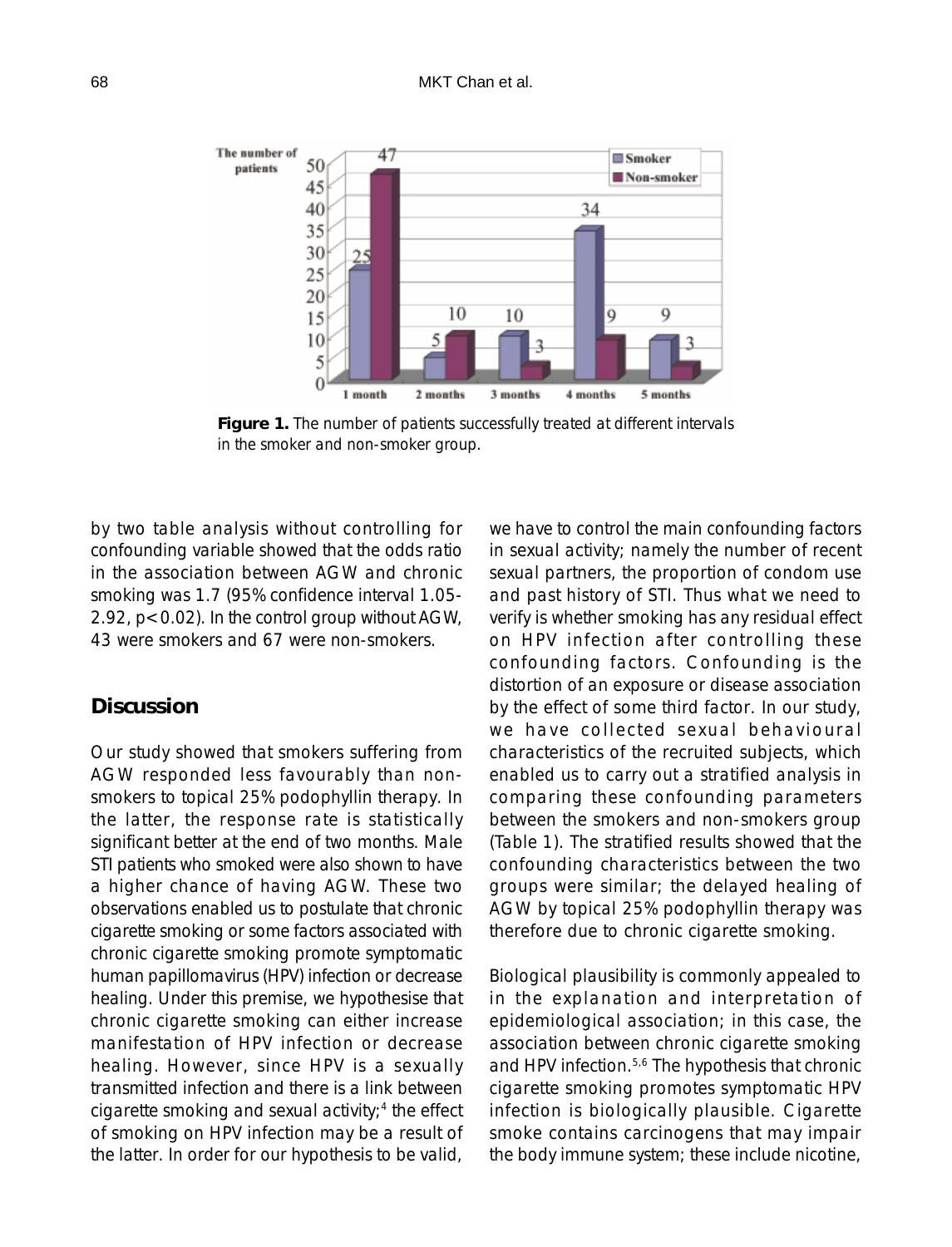cotinine, dimethyl-1,2-benzanthrancene and benzapyrene.7-10 One of the targets of these carcinogens may be the Langerhans' cells which have been shown to be reduced in the cervix and genital epithelium in patients with cervical cancer.11,12 Cervical cancer has been shown to be more common in patients with the high risk oncogenic type 16 HPV infection and chronic smoking.<sup>13</sup> Without these antigen presenting cells, the activity of the T-lymphocytes would be impaired. As T-lymphocytes are an important cellular defence to the control of HPV infection, HPV infection may act synergistically with chronic smoking in suppressing the body immune surveillance system; hence a delay in healing of the AGW. The immunological mechanisms is also evidenced by the fact that patients who are immunocompromised also have more HPV infection<sup>14-16</sup>

The promotional effect of smoking on the manifestation of HPV infection including anogenital cancer has been documented in the literature.17,18 HPV infection was shown to have been increased in chronic cigarette smokers by PCR methods.<sup>19</sup> In addition, Daling et al reported an association of increased risk of cancer in anal, penile, cervical and vulval areas in current smokers of more than 10 cigarettes per day when compared with control. 20 Hellberg also documented that the relative risk of having penile cancer for smokers for more than 10 cigarettes per day was 2.2 compared with non-smokers.20 All these provide further evidence that HPV infection with its consequence of squamous malignancy may well be mediated through immune depression by chronic cigarette smoking. The odds ratio that was shown in our study in the association between AGW and smoking is also compatible with those reported in the literature.17,21

Our study has the following limitations. Sexual behavioural characteristics and smoking habits of the recruits were self-reported; the data may suffer from recall bias. Although the results may be more representative by a larger sample size,

the current sample has already shown a 50% difference in response to therapy between non-smokers and smokers with AGW. The confounding effects have been dealt with by stratification, which showed no difference in the sexual characteristics between the two groups of smokers and non-smokers. Regression modelling is another mean to eliminate the confounding effects. Finally, the end point of the study is the disappearance of AGW after two months of topical treatment; the cumulative effect of topical therapy with 25% podophyllin in fact is similar between the non-smoker and smoker group. Our study has not assessed the relapse rate of AGW between the two groups, which would provide another perspective in looking at the promotional effect of smoking on HPV infection in STI patients.

## **Conclusion**

In conclusion, our prospective study has shown that HPV infection is more common in STI patients who smoke. The response of HPV infection manifesting as AGW to topical 25% podophyllin therapy is less favourable in smokers than nonsmokers. The exact mechanism of such a difference in response is unknown. Inhibition of the immune system through depletion of epidermal Langerhans' cells by carcinogens released by chronic smoking is a postulated explanation.

#### **References**

- 1. Chan MK. An update on the epidemiology of sexually transmitted infection in Hong Kong. Hong Kong STD/ AIDS Update 2002; 8:27-31.
- 2. Chan PK, Mak KH, Cheung JL, Tang NL, Chan DP, Lo KK, et al. Genotype spectrum of cervical human papillomavirus infection among sexually transmitted disease clinic patients in Hong Kong. J Med Virol 2002; 68:273-7.
- 3. Chan PK, Li WH, Chan MY, Ma WL, Cheung JL, Cheng AF. High prevalence of human papillomavirus type 58 in Chinese women with cervical cancer and precancerous lesions. J Med Virol 1999;59:232-8.
- 4. Phillips AN, Smith GD. Cigarette smoking as a potential